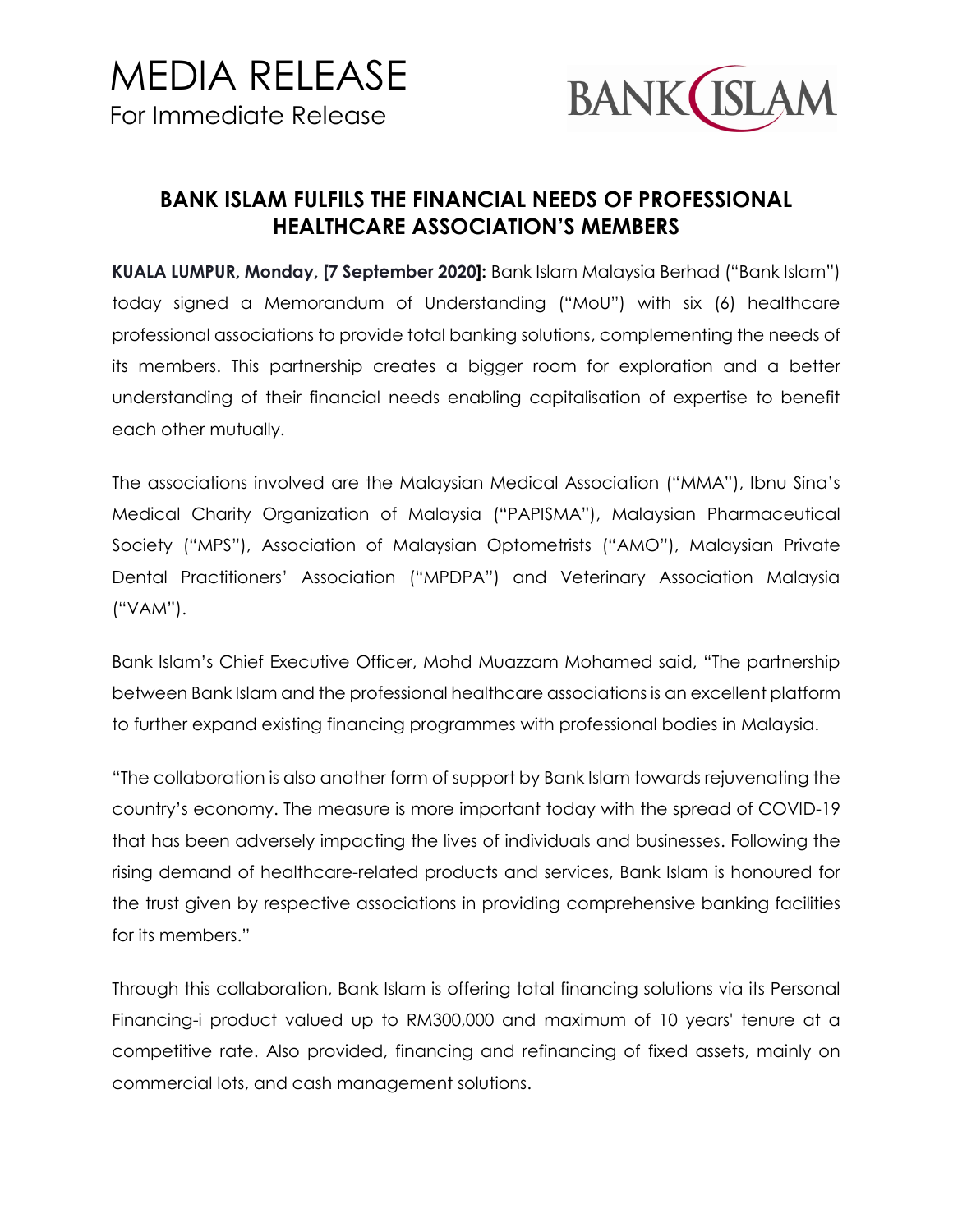Besides that, Bank Islam also offers Small and Medium Enterprises ("SME") banking products and services for customer with the potential to open their private practice, such as specialist centres, medical clinics, veterinary clinics, optometry centres and pharmacies, to facilitate them when a higher amount of financing is required.

Signing on behalf of Bank Islam was Mizan Masram, Chief Business Officer and witnessed by Mohd Muazzam Mohamed, Bank Islam's Chief Executive Officer. Meanwhile, signatories and witnesses for all six associations are:

| <b>Associations</b> |                | <b>Signatories</b>              | <b>Witnesses</b>               |
|---------------------|----------------|---------------------------------|--------------------------------|
| 1.                  | <b>MMA</b>     | Dr. Thirunavukarasu Rajoo,      | Dr. N Ganabaskaran,            |
|                     |                | Secretary-General               | President                      |
| 2.                  | <b>PAPISMA</b> | Dr. Shazif Othman, Central      | Dato' Dr. Suhaini Kadiman,     |
|                     |                | Committee Member                | President                      |
| 3.                  | <b>MPS</b>     | Datin Mariani Ahmad             | Amrahi Buang,                  |
|                     |                | Nizaruddin, Vice President I    | President                      |
| <b>AMO</b><br>4.    |                | Muhamad Syukri Mohamad          | Ahmad Fadhullah Fuzai,         |
|                     |                | Rafiuddin, Vice President       | President                      |
| 5.                  | <b>MPDPA</b>   | Assoc. Prof. Dr. S. Ratnasothy, | Dr. Mahendran Ponnudurai,      |
|                     |                | Committee Member                | President                      |
| 6.                  | <b>VAM</b>     | Prof. Dato' Dr. Mohd Azmi       | Dato Dr. Quaza Nizamuddin      |
|                     |                | Mohd Lila, President Elect      | Hassan Nizam, Former President |

## For further information, visit [www.bankislam.com](http://www.bankislam.com/)

## **About Bank Islam Malaysia Berhad**

Bank Islam Malaysia Berhad was established in 1983 as the nation's first Islamic Bank. To date, the Bank has a network of 144 branches and more than 900 self-service terminals nationwide. To meet the diversity of the public's financial needs, Bank Islam offers more than 70 *Shariah*-based banking products and services which cater to Muslims and non-Muslims. For more information on Bank Islam products and services, visit www.bankislam.com or call Bank Islam Call Centre at 03-26 900 900.

| Wan Norkhairi Wan Samad              | Omar Atin                             |
|--------------------------------------|---------------------------------------|
| Head, Group Corporate Communications | Assistant Vice President              |
| Bank Islam Malaysia Berhad           | <b>Public Relations</b>               |
| Level 31, Menara Bank Islam          | <b>Group Corporate Communications</b> |

## **For further information, please contact:**